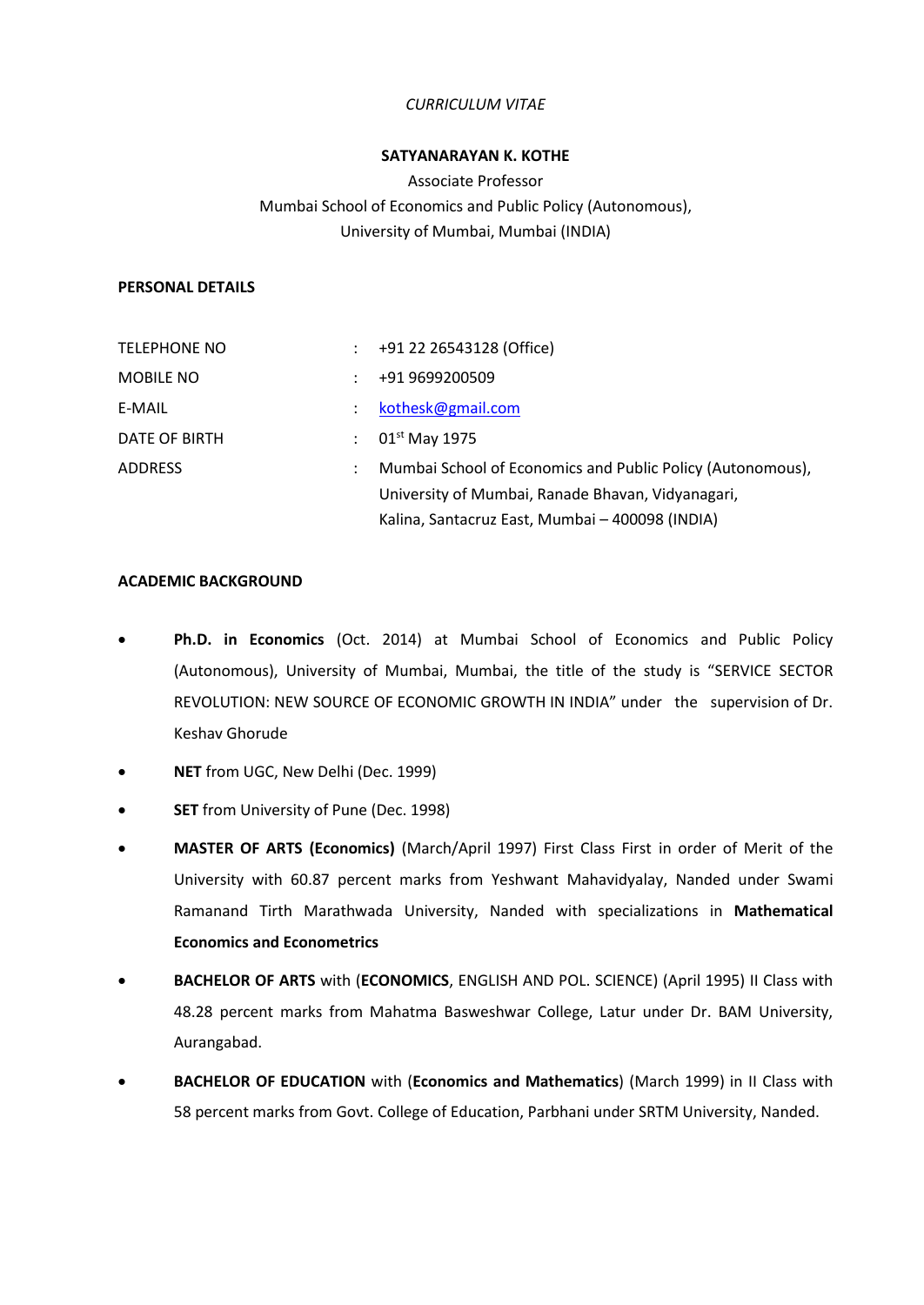**ACADEMIC POSITIONS HELD**

| <b>Associate Professor</b> | Mumbai School of Economics and Public Policy (Autonomous),<br>University of Mumbai, Mumbai (July 2013 to till date)                    |
|----------------------------|----------------------------------------------------------------------------------------------------------------------------------------|
| <b>Assistant Professor</b> | Mumbai School of Economics and Public Policy (Autonomous),<br>University of Mumbai, Mumbai (1 <sup>st</sup> January 2009 to July 2013) |
| Ph.D. Guide                | Approved Ph.D. Guide for Economics at the University of<br>Mumbai, Mumbai (since May 2015)                                             |
| <b>Visiting Faculty</b>    | Health Economics, PGDHI, and Economic Insurance Institute of<br>India, Mumbai (2012 to the Date)                                       |
| <b>Visiting Faculty</b>    | <b>Statistics for Economics</b> for MA Business Economics at Birla<br>College, Kalyan (W) (2015-16)                                    |
|                            | Econometrics for M.Sc. Finance at Birla College, Kalyan (W)<br>$(2019-20)$                                                             |
| <b>Assistant Professor</b> | Birla College of Arts, Science and Commerce, Kalyan (W), Dist.<br>Thane, $(1^{st}$ July 2000 to $1^{st}$ January 2009)                 |
| <b>Assistant Professor</b> | Govt. of Maharashtra's Ismail Yusuf College, Jogeshwari (E),<br>Mumbai, (29 <sup>th</sup> June 1999 to 8 <sup>th</sup> June 2000)      |
| <b>Assistant Professor</b> | Sathey College, Vile Parle (E), Mumbai (25 <sup>th</sup> January 1999 to 20 <sup>th</sup><br>April 1999)                               |

## **COURSES TAUGHT**

## **ECONOMICS OF SERVICES**: (2011 to till the date)

This is the first type of this kind of course paper being taught at any Post Graduate course in Economics in India. It is introduced for a credit-based M.A. course in Economics at the Mumbai School of Economics and Public Policy (Autonomous), University of Mumbai, from the year 2011- 12.

## **TRANSPORTATION ECONOMICS: THEORY AND PRACTICE** (2016 and onwards)

This elective course paper for credit-based M.A. course in Economics at the Mumbai School of Economics and Public Policy (Autonomous), University of Mumbai, Mumbai is being taught by me.

### **MATHEMATICS FOR ECONOMISTS**: (2009 to 2015 and 2018 to till date)

This is the core course paper for a credit-based M.A. course in Economics at the Mumbai School of Economics and Public Policy (Autonomous), University of Mumbai, Mumbai is being taught by me.

### **HEALTH ECONOMICS**: (2012 to till the date)

The course paper is taught for the students of Post Graduate Diploma in Health Insurance conducted by Insurance Institute of India, Mumbai and Mumbai School of Economics and Public Policy (Autonomous), University of Mumbai, Mumbai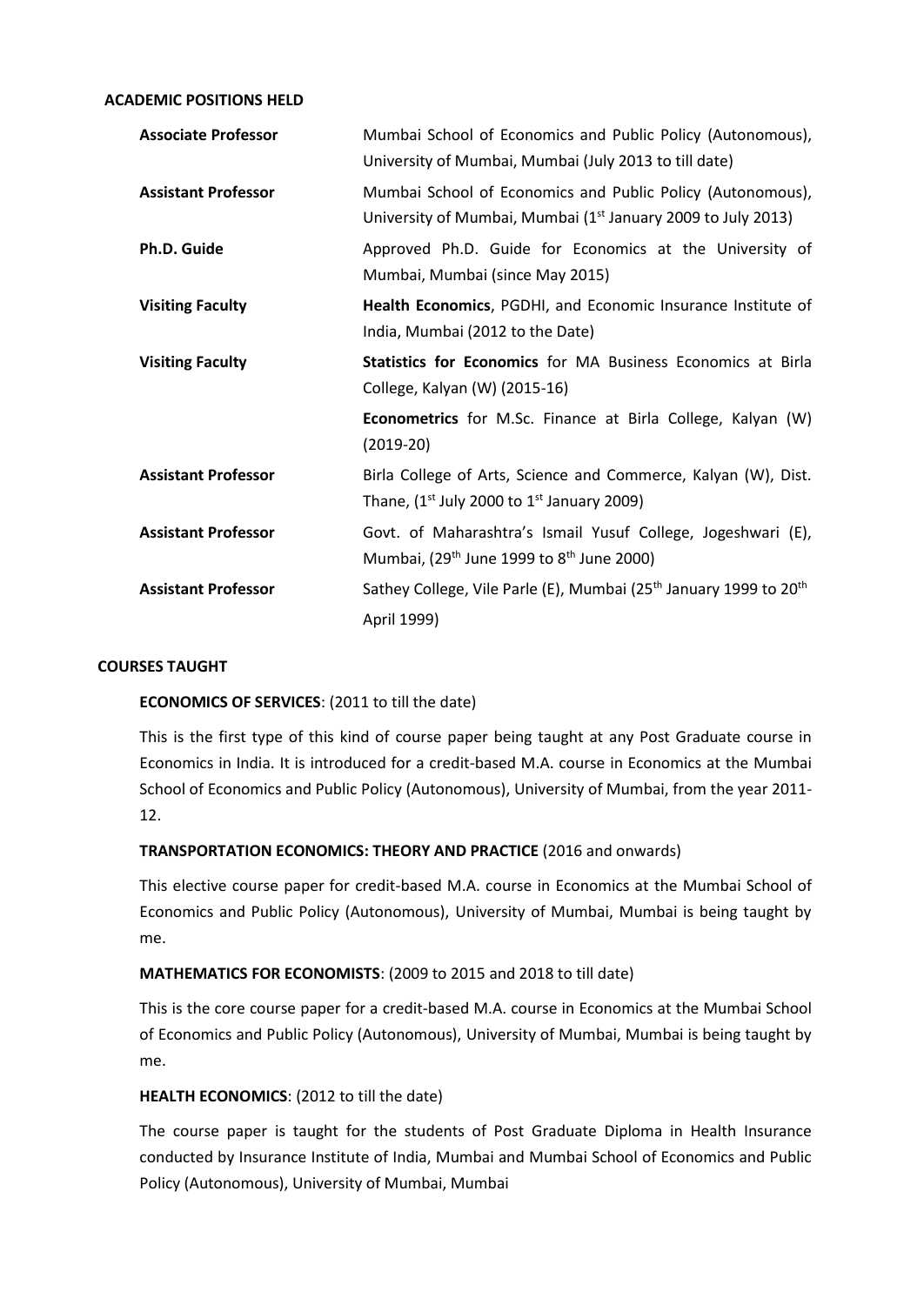# **ECONOMICS FOR INSURANCE:** (2018 till date)

The course paper is taught for the students of Post Graduate Diploma in Insurance Marketing conducted by Insurance Institute of India, Mumbai and Mumbai School of Economics and Public Policy (Autonomous), University of Mumbai, Mumbai

# **MARKETING RESEARCH:** (2019 till date)

The course paper is taught for the students of Post Graduate Diploma in Insurance Marketing conducted by Insurance Institute of India, Mumbai and Mumbai School of Economics and Public Policy (Autonomous), University of Mumbai, Mumbai

**I also have taught Micro Economics, Agricultural Economics, Public Finance and Labour Economics at the Post Graduate level.**

# **RESEARCH SKILLS**

- Dealt with all sorts of data sets and used appropriate methodologies in econometrics like **Multivariate Regression, Time Series Econometrics, Panel Data Econometrics and Microeconometrics.**
- Expertise in using **SPSS, Eviews, R** and **STATA** as per requirements of the research methodology.
- Have comprehensive knowledge and experience of using **EndNote** and **Mendeley** reference managers.

## **RESEARCH PROJECTS**

## **Completed:**

**1. District Human Development Report, Thane, 2015**: **(19 Lakhs)**

The project themed Human Development towards Bridging Inequalities in collaboration with UNDP, NITI Aayog and Planning Department, Govt. of Maharashtra is completed and submitted to YASHADA, the sponsorer of the project. The project involved conducting a primary survey along with secondary data analysis of the rural and urban blocks of the district.

- **2. Environmental Status Report, 2016-17** for Ambernath Municipal Council is completed **(9.68 Lakhs)**
- **3. Environmental Status Report 2018-19 (6 Lakhs)** for Panvel Municipal Corporation, Panvel
- **4. Spatial Dynamics of Comparative Educational Advantages in India** With Mona Khare, Professor, National Institute of Educational Planning and Administration, New Delhi for Socio-economic analysis of Maharashtra

## **Ongoing:**

- **1. Policy for Primitive Tribal Group in Maharashtra (1.547 Crores)** (Kolam, Madia and Katkari) Sponsored by Ministry of Tribal Development
- **2. Environmental Status Report 2019-20 and 2020-21 (15.12 Lakhs)** For Panvel Municipal Corporation, Panvel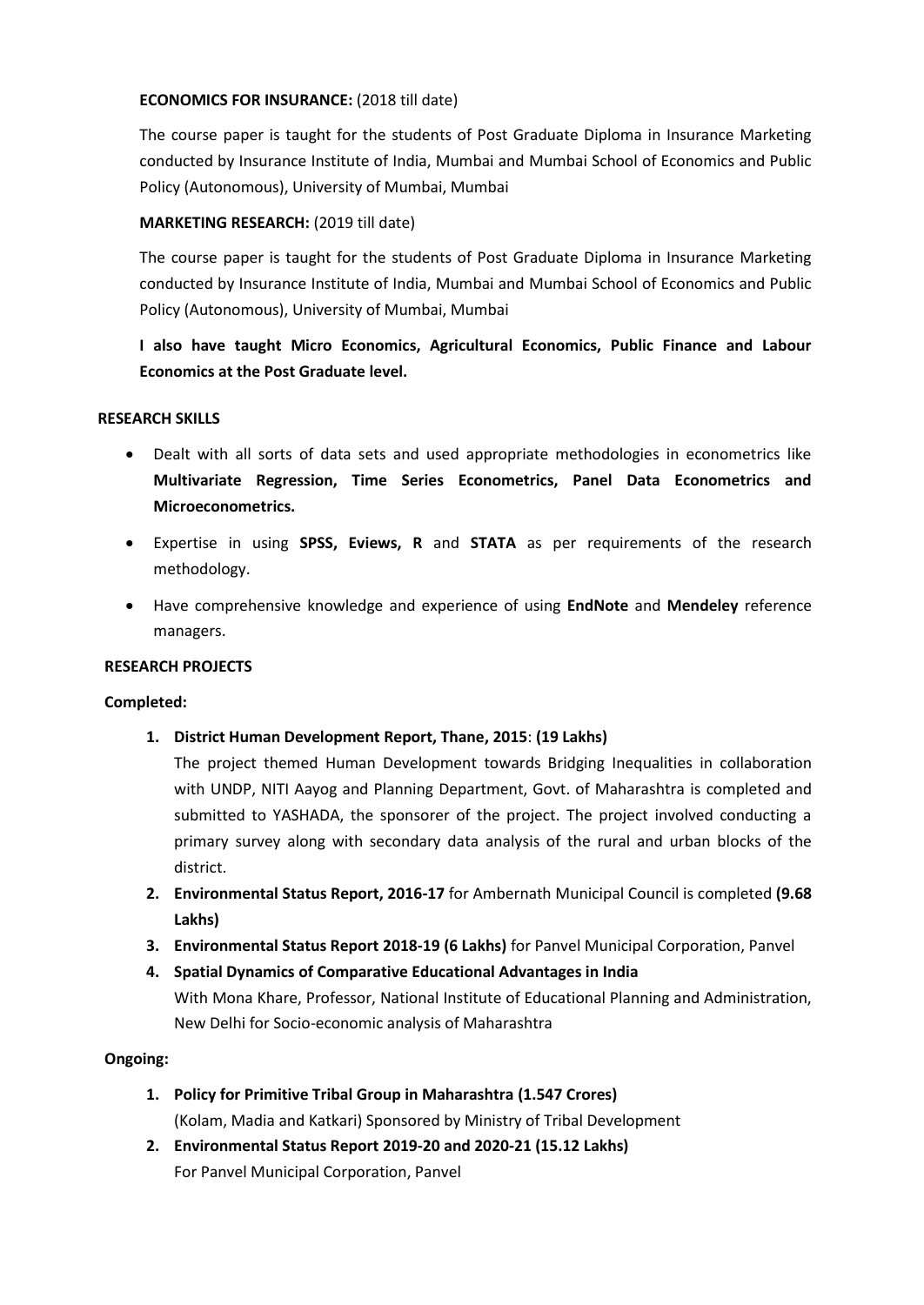#### **RESEARCH PAPERS PUBLISHED**

- 1. "Renewable Energy Infrastructure in India: Issues and Challenges" in book titled *'Infrastructure Planning and Management in India'* Edited by Jadhav, Pravin and Choudhury, Rahul Nath, Springer Nature (Forthcoming)
- 2. "Price and Income Elasticity of Demand for Services in India: A Macro Analysis". The Indian Economic Journal, 67(3–4), December 2019. pp. 334-349.
- 3. "Is Growth in Indian Economy Driven by Agriculture or Services?". *International Journal of Applied Services Marketing Perspectives*, 5*(1)*, January-March 2016. pp. 2065-2074.
- 4. "Structural Change in Transportation Infrastructure and Services Led Growth in India: Revisited". *International Journal of Logistics and Supply Chain Management Perspectives,* 5*(1)*, January-March 2016. pp. 2083-2094.
- 5. "ICT for Agriculture and Rural Development in India". *International Journal of Retailing and Rural Business Perspectives*, 5*(1)*, January-March 2016. pp. 1975-1979.
- 6. "India's Trade in Services: A Structural Analysis". *International Journal on Trade and Global Business Perspectives, 4*(1): January-March 2015. pp. 1544-1552.
- 7. "Standard Export Demand Function for India's Services". *International Journal on Trade and Global Business Perspectives, 3*(1): January-March 2014. pp. 780-784.
- 8. "Educating India: A Cause for Services Revolution". *International Research Journal of Commerce, Business and Social Scien*ces. *2*(12 (III)): March 2014. pp. 32-36.
- 9. "Incremental Capital Output Ratio and Growth in India's Services Sector" *International Journal of Development Studies and Research*, *2*(2): April-June 2013. pp. 41-50.
- 10. "Inter-Sectoral Shifts in Employment and Employment Elasticity in Service Sector in India". *International Journal of Development Studies and Research*, *1*(1): May-July 2012. pp 159- 167.
- 11. "Globalization and Services Revolution in India". Research Volume Jagtikikarananantarchi Bhartiya Arthvyavasthetil Sthityantare by The Annual Conference of Marathwada Arthshastra Parishad, February 2012 pp. 197-202 ISBN 978-81-908303-2-4.
- 12. "Global Financial Crisis and FDI in Services Sector in India". *The Impact of Foreign Direct Investment on Indian Economy, Ed.* by Arockia Baskaran & J J Soundararaj, Excel Books, May 2010. (with Aditi Sawant)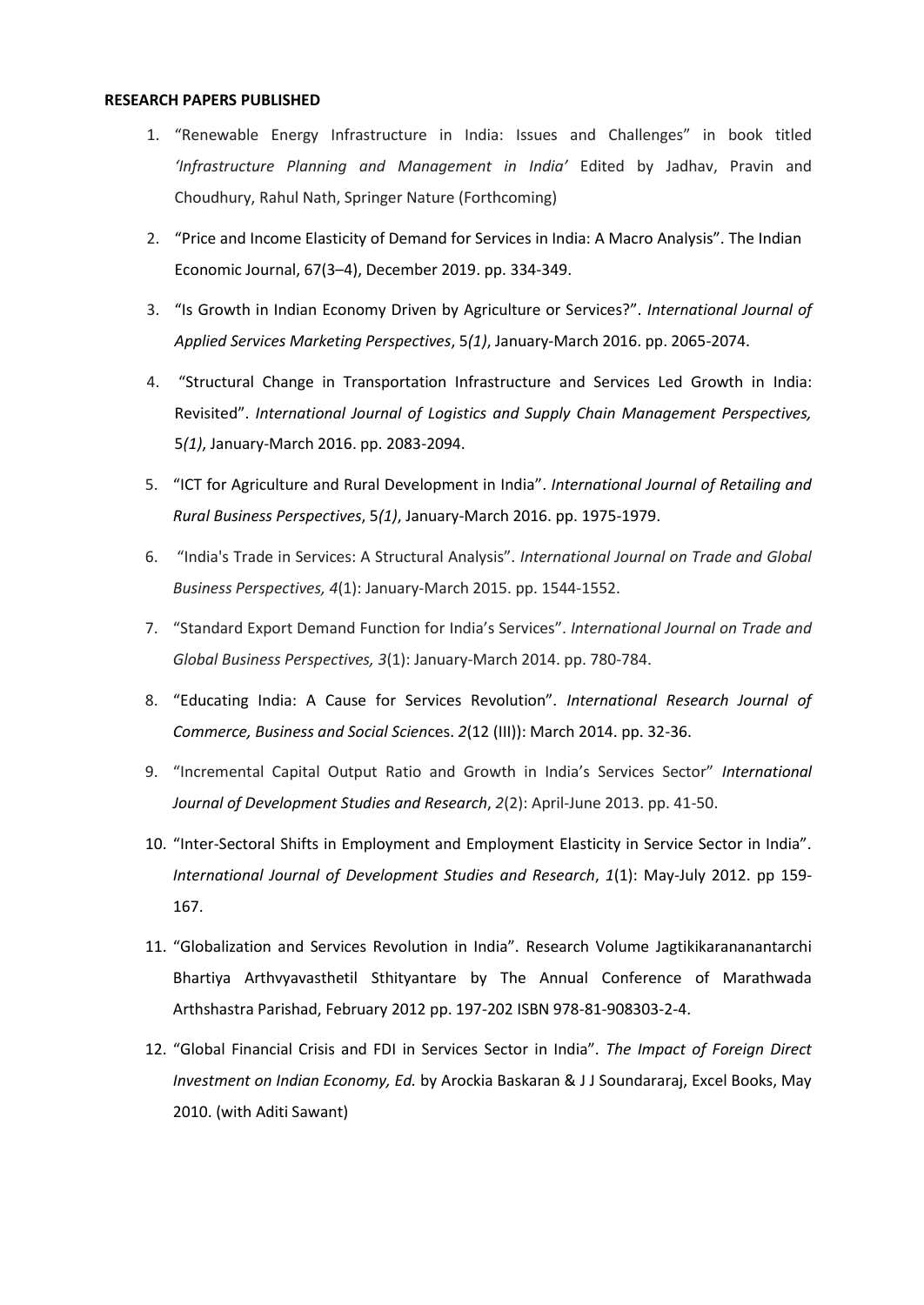#### **RESEARCH PAPERS PRESENTED**

- 1. "Covid-19: Impact on the Services Sector" at National Webinar on 'Covid-19: Impact on Indian Economy' organized by Sonubhau Baswant College of Arts & Commerce, Shahapur, Dist. Thane on 2<sup>nd</sup> May 2020.
- 2. "Corporate Social Responsibility and Agricultural Development in Marathwada" at National Conference on 'Rural Livelihoods and Sustainability of Farmers' organized by SRTM University, Nanded on  $6<sup>th</sup>$  and  $7<sup>th</sup>$  March 2020.
- 3. "Globalization and its impact on Indian Economy-A Services Growth Perspective" at National Conference on 'Globalization and its impact on Indian Economy' organized by Yeshwant Mahavidyalay, Nanded on 8<sup>th</sup> February 2020.
- 4. "GST and Its Impact on Indian Industry" at National Seminar on 'Recent Economic Reforms and its Impact on Industrial Development in India' organized by Jaikranti Arts and Commerce Senior College, Latur during 20<sup>th</sup> and 21<sup>st</sup> September 2019.
- 5. "Climate-Smart Agriculture: A Solution for Agricultural Crisis in Marathwada" at National Seminar on 'Whither Indian Agriculture?: Issues and Challenges in Marathwada' organized by School of Social Sciences, Swami Ramanand Tirth Marathwada University, Nanded during February 27-28, 2019.
- 6. "Is employment in BRICS growing with increase in output?" at 55th Annual Conference of the Indian Econometric Society (TIES) organized by The Mumbai School of Economics and Public Policy, University of Mumbai and National Institute of Securities Markets, during January 8-10, 2019 at the NISM, Patalganga (With Sachin Mungase).
- 7. "Consumption of Services and Services Growth in India" at International Conference on 'Use of Digital Technology in Service Sector: Beyond Metro' organized by Department of Commerce & Economics, Maniben Nanavati Women's College & P.G. Department of Economics, SNDT Women's University, Mumbai during 28<sup>th</sup> and 29<sup>th</sup> September 2018
- 8. "ICT for Agriculture and Rural Development in India" at International Conference on 'Climate Change and Rural Development' organized by Department of Economics, Dr. Babasaheb Ambedkar Marathwada University, Aurangabad on January 21-23, 2016.
- 9. "Telecommunication Revolution and Services Led Growth" at International Conference on 'India Calling: A World of Opportunities (Initiative, Integrate, Innovate) organized by DTSS College of Commerce, Mumbai and University of Mumbai, Mumbai on February 20, 2015.
- 10. "Structural Change in Transportation Infrastructure and Services Led Growth in India" at National Conference on 'Infrastructure, Economics and Development' organized by Dnyanasadhana College of Arts, Science and Commerce, Thane on January 24, 2015.
- 11. "Price and Income Elasticity of Demand for Services in India: A Macro Analysis" at International Conference on 'Economic Modeling – EcoMod2014' organized by Bank Indonesia at Bali, Indonesia on July 16-18, 2014.
- 12. "Educating India: A Cause for Services Revolution" at International Conference on 'Paradigm Shift in Commerce, Management and Social Sciences' organized by Department of Management Science, Dr. Babasaheb Ambedkar Marathwada University, Aurangabad on 21- 22 March 2014.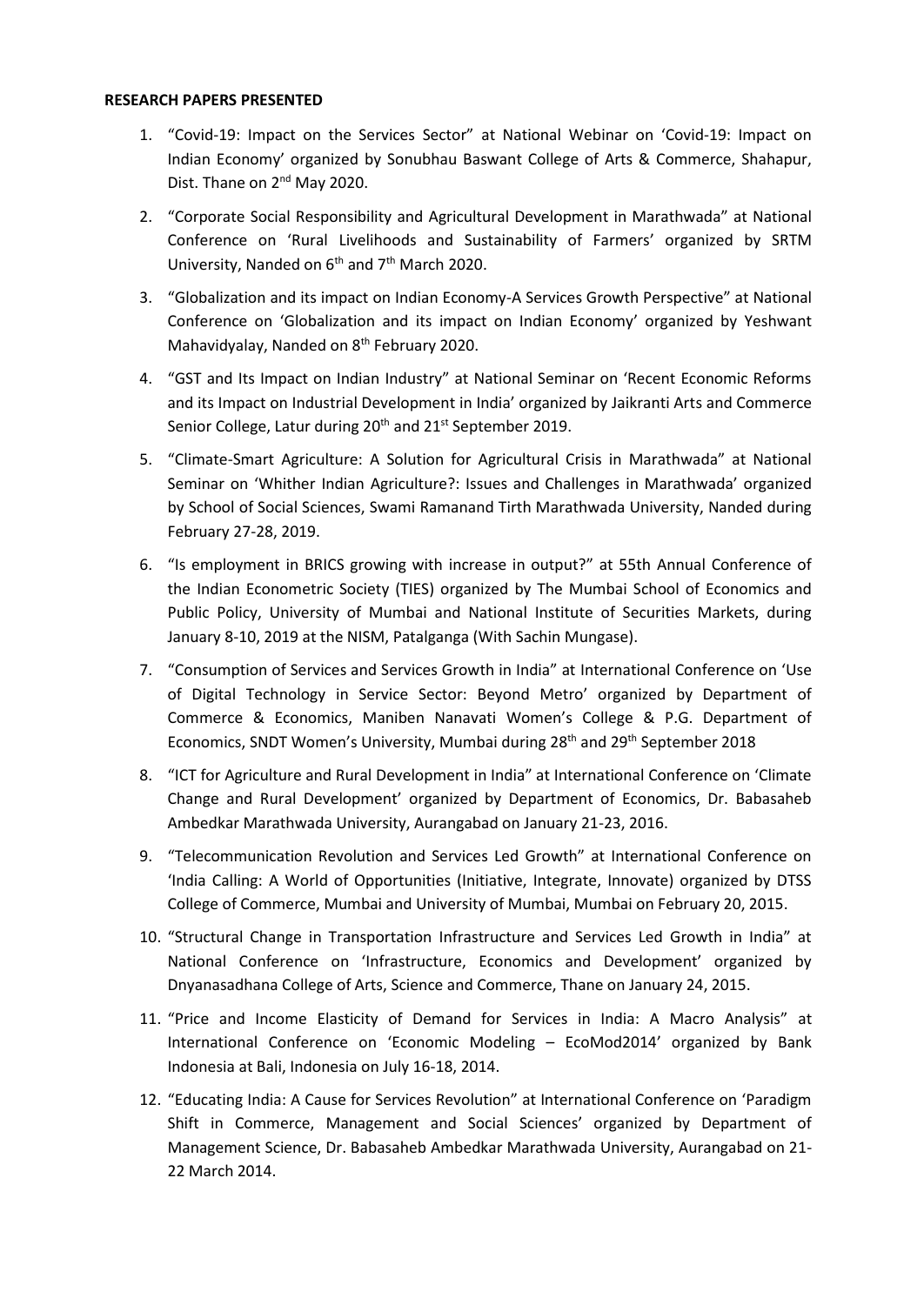- 13. "India's Trade in Services: A Structural Analysis" at International Conference On 'Global Economic Crisis, Macroeconomic Dynamics, and Development Challenges of Developing Economies' organized by Centre for Jawaharlal Nehru Studies, Jamia Millia Islamia (Central University), New Delhi on 24<sup>th</sup> and 25<sup>th</sup> February 2014.
- 14. "Women Participation in Services Sector in India" at National Seminar on 'Male-Female Ratio Imbalance in India' organized by Yeshwantrao Chavan Arts and Commerce College, Ambajogai, Dist. Beed on  $20<sup>th</sup>$  and  $21<sup>st</sup>$  February 2013.
- 15. "Globalization and Services Revolution in India" at The Annual Conference of Marathwada Arthshastra Parishad, 2012 organized by Shivaji College, Udgir, Dist Latur on 4<sup>th</sup> and 5<sup>th</sup> February 2012.
- 16. "Conditional Volatility and Returns on Indian IT Stocks" at International Conference on 'Quantitative Methods in Money, Banking, Finance and Insurance (ICQMBFI) 2010' organized by IBS, Hyderabad on  $19<sup>th</sup>$  and  $20<sup>th</sup>$  March 2010. (with Aditi Sawant)
- 17. "Rational Approach to FDI in Agriculture in India" at National Seminar on 'Contemporary Issues in Agriculture, Environment and Rural Development' organized by Department of Economics and Politics, Visva-Bharati, Shantiniketan, West Bengal on 13<sup>th</sup> -15<sup>th</sup> March 2010. (with Aditi Sawant)
- 18. "Impact of FDI on Services Sector in India", at National Conference on 'The Impact of Foreign Direct Investment on Indian Economy' organized by Department of Commerce, Loyola College, Chennai-600034 on February 10-11, 2010. (with Aditi Sawant)
- 19. "Global Financial Crisis and Foreign Institutional Investments: Returns and Growth" at State level Seminar on 'Economic Turmoil – Agenda for the Future' organized by Department of Economics, Birla College, Kalyan on 16<sup>th</sup> -17<sup>th</sup> January 2010. (With Sachin Mungase)
- 20. "Services Exports and Economic Growth: Is there any Causality? A Case Study of India" at National Seminar on 'Development Issues in the Changing Scenario' organized by Birla College, Kalyan on 28<sup>th</sup> and 29<sup>th</sup> March 2009. (with P. K. Kouthe)
- 21. "Foreign Institutional Investments: Risks, Returns and Repercussions in Indian Stock Market", at International Conference on 'Global Meltdown- Opportunities and Challenges' organized by PUMBA, University of Pune on March 20-21, 2009. (with Sachin Mungase and P. K. Kouthe)
- 22. "A Socio-Economic Development of Tourist Center: A Case Study of Titwala" at National Seminar on 'Towards Sustainable Development'-Emerging Issues, Challenges and Strategies organized by Nagindas Khandwala College, Mumbai on 24<sup>th</sup> – 25<sup>th</sup> January 2008. (with Sachin Mungase and Sarita Bombe)
- 23. "SEZs an Alternative or Complimentary to Services Sector in India" at International Conference on 'Issues in International Scenario, Special Economic Zone and Business Process Outsourcing' organized by Department of Commerce, University of Mumbai on  $6^{th} - 7^{th}$ December 2007. (with Sachin Mungase)
- 24. "Impact of Tourism Industry on Services Sector in India" at 8<sup>th</sup> DGS National Conference on 'Tourism, Environment & Development' organized by Sheth J. N. Paliwala Commerce, Arts and Science College, Pali, Raigad on  $26<sup>th</sup> - 28<sup>th</sup>$  October 2007. (with Sachin Mungase)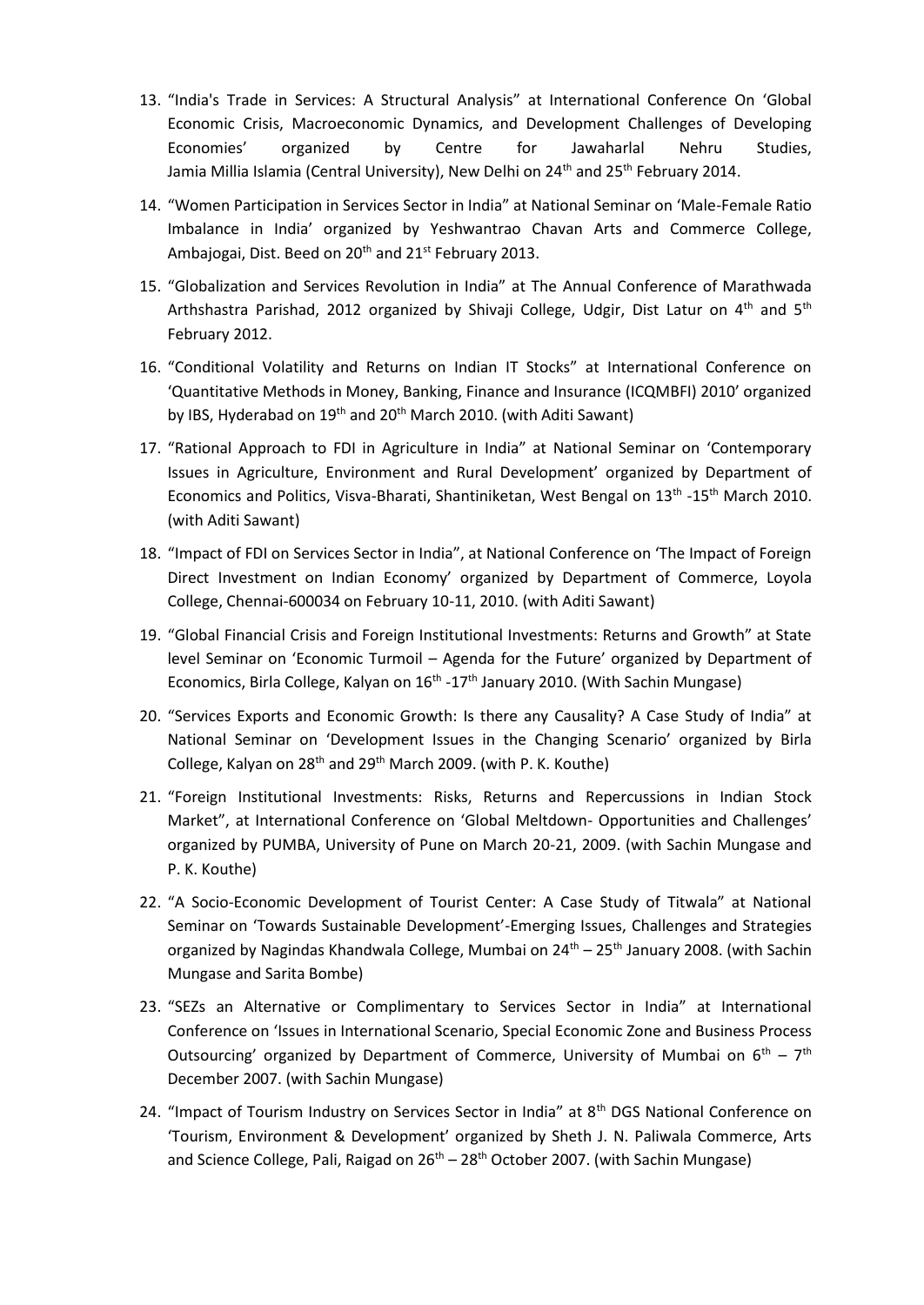### **SPECIAL LECTURES**

- 1. A session on 'Role of Economics in Insurance Industry' at a webinar Career prospects of Insurance Education in Insurance Industry in the New Normal organized by College of Insurance (Insurance Institute of India) and Mumbai School of Economics and Public Policy (MSEPP), University of Mumbai on 26th September, 2020.
- 2. A Session on 'The Environmental Status Report, 2018-19 for Panvel Municipal Corporation' at Seminar on 'The State of Maharashtra's Economy: Selected Issues' organized by Mumbai School of Economics and Public Policy (MSEPP)on 5th and 6th March, 2020.
- 3. Two Sessions for One Week Faculty Development Program on "Research Methodology and Data Analysis using Excel and SPSS" organized by K.M. Agrawal College, Kalyan on 20<sup>th</sup> May 2019.
- 4. A Special Lecture on "Career Paths for an Economist" at Birla College of Arts, Science and Commerce (Autonomous), Kalyan on 20<sup>th</sup> March 2019.
- 5. A Session for a workshop on "SET-NET Examination" at Sonubhau Baswant College of Arts & Commerce on 6<sup>th</sup> March 2019.
- 6. A session for a workshop on "NET & SLET for Post-Graduate Students and Teachers" at SNDT Women's University, Mumbai on 1<sup>st</sup> March 2019.
- 7. A Session on 'Macro Dynamics and Services Revolution in India' for Interdisciplinary Refresher Course in Social Sciences based on the theme 'Contemporary Issues in Social sciences' from 20<sup>th</sup> August to 8<sup>th</sup> September 2018 organized by UGC HRD ASC, University of Mumbai, Mumbai.
- 8. Two Sessions on a workshop on "Research Methodology for Research in UG and PG" organized by Smt. Chandibai Himmathmal Mansukhani College, Ulhasnagar on 17th March 2018.
- 9. A Session titled 'Use of Statistical Techniques in Research Methodology' on A state level workshop on "Research Methodology for Students" organized by Arts Science and Commerce College, Khardi on 15<sup>th</sup> February 2018.
- 10. Conducted a primary course in *Statistics* for Ph.D. Course in 2013-14, 2014-15 and 2015-16 at Mumbai School of Economics and Public Policy (Autonomous), University of Mumbai, Mumbai
- 11. A series of lectures delivered on "Applications of Mathematical Economics" at S.S. & L.S. Patkar College of Arts and Science and V.P. Varde College of Commerce and Economics, Goregoan (W), Mumbai during July 2015.
- 12. A Special Lecture was delivered at Yeshwant Mahavidyalay, Nanded on 8<sup>th</sup> February 2012
- 13. A Special Lecture was delivered at Yeshwant Mahavidyalay, Nanded on 9<sup>th</sup> February 2012
- 14. A session was conducted on "*The Macro Dynamics of Services Led Growth in India"* in November 2011 for Refresher Course in Economics at ASC, University of Mumbai, Mumbai
- 15. A workshop on "Personality Development" at A. R. Mehta Degree College of Arts, M.R. Mehta Degree College of Commerce and Diwalimaa Degree College of Science, Airoli, Navi Mumbai on 20<sup>th</sup> September 2009.
- 16. A session was conducted on *Data Analysis Using SPSS* on 17th December 2009 for Refresher Course in Economics at ASC, Himachal Pradesh University, Shimla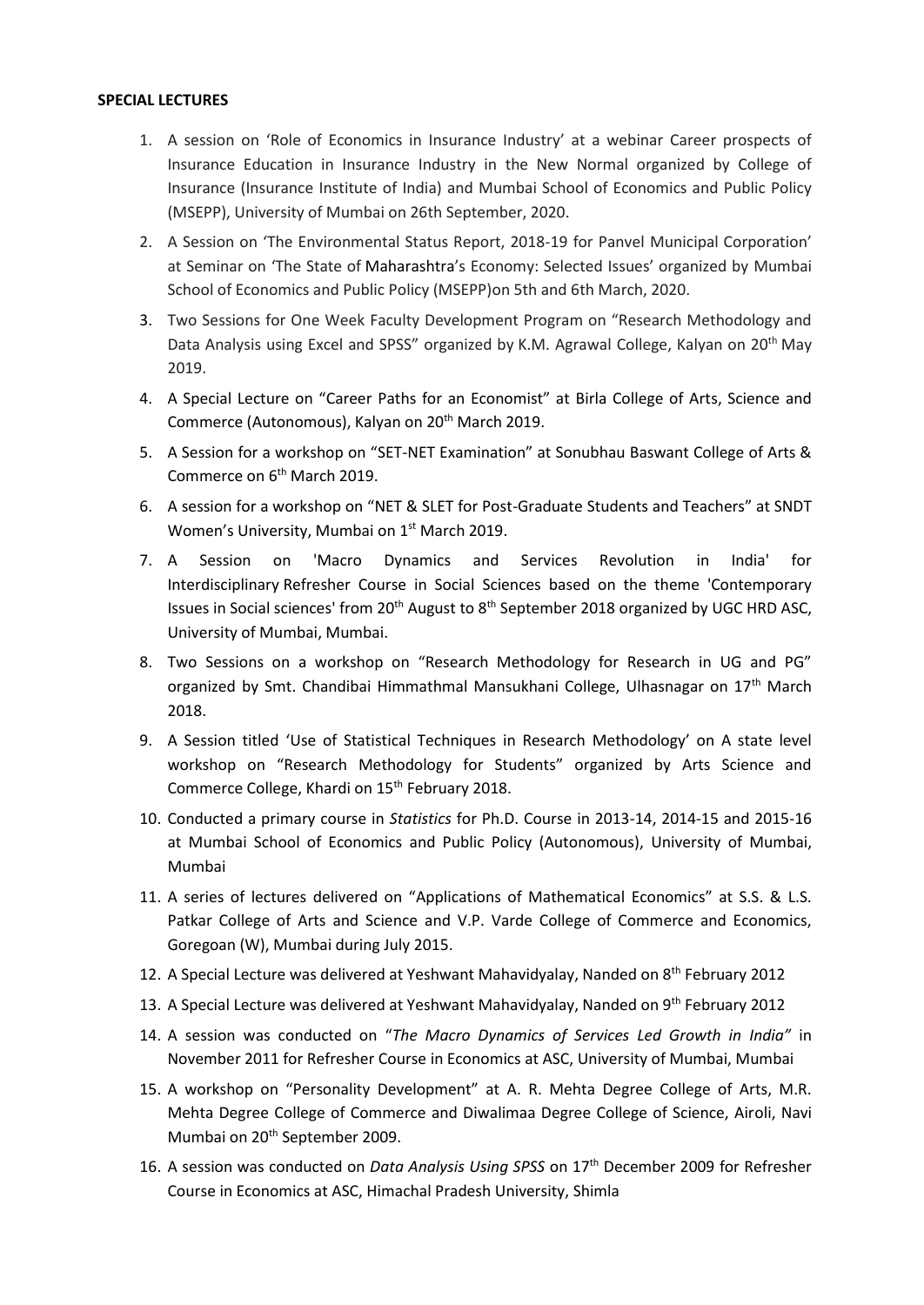### **CHAIRED SESSIONS**

- 1. At National Seminar on 'Whither Indian Agriculture?: Issues and Challenges in Marathwada' organized by School of Social Sciences, Swami Ramanand Tirth Marathwada University, Nanded on February 28, 2019.
- 2. At the National Seminar on "Economizing Education Resources for Sustainability Scenario" organized by Manjara Charitable Trust College of Education & Research on 29<sup>th</sup> January 2019.

# **WORKSHOPS ATTENDED**

- 1. A week Workshop on "*Research Methodology in Social Sciences: Data Envelopment Analysis*  and LPP" organized by the Western Regional Centre, ICSSR, Mumbai from 8<sup>th</sup> to 14<sup>th</sup> October 2015.
- 2. A Week Training Programme on "Migration and Development: Issues and Perspectives" organized by the V. V. Giri National Labour Institute, NOIDA during July 13-16, 2015.
- 3. A Workshop on "Basic Econometrics Using R" organized by Mumbai School of Economics and Public Policy (Autonomous), University of Mumbai, Mumbai from 23<sup>rd</sup> to 31<sup>st</sup> August 2012.

### **PROFESSIONAL AFFILIATIONS**

| <b>Member</b>           | Academic Board, Mumbai School of Economics and Public Policy<br>(Autonomous), University of Mumbai, Mumbai (2011 to till date)                     |
|-------------------------|----------------------------------------------------------------------------------------------------------------------------------------------------|
| <b>Associate Editor</b> | The Indian Economic Journal (8 <sup>th</sup> May 2020 to till date)                                                                                |
| <b>Member</b>           | Advisory Board, PANCHAKOTesSAYS, International<br>Multi-<br>Disciplinary Refereed Journal, ISSN: 0976-4968 (2011 to till date)                     |
| <b>Member</b>           | Board of Studies (Economics), HSNC University, Mumbai<br>(October 2020 to till date)                                                               |
| <b>Member</b>           | Research and Recognition Committee, Research Center for<br>Economics, K. M. Agrawal College, Kalyan (2019 to till date)                            |
| Chairman                | Examination Papers Setting Committee for Mathematical<br>Economics and Intermediate Microeconomics for BSc Economics<br>at NMIMS, Mumbai (2015-16) |
| <b>Reviewer</b>         | The Indian Economic Journal (8 <sup>th</sup> May 2020 to till date)                                                                                |
| <b>Reviewer</b>         | PANCHAKOTesSAYS, International Multi-Disciplinary Refereed<br>Journal, ISSN: 0976-4968 (2011 to till date)                                         |
| <b>Reviewer</b>         | International Journal in Social Sciences, Jalandhar (2015 to till<br>date)                                                                         |
| <b>Reviewer</b>         | International Journal of Agriculture Sciences                                                                                                      |

**SEMINARS/WORKSHOPS CO-ORDINATED**